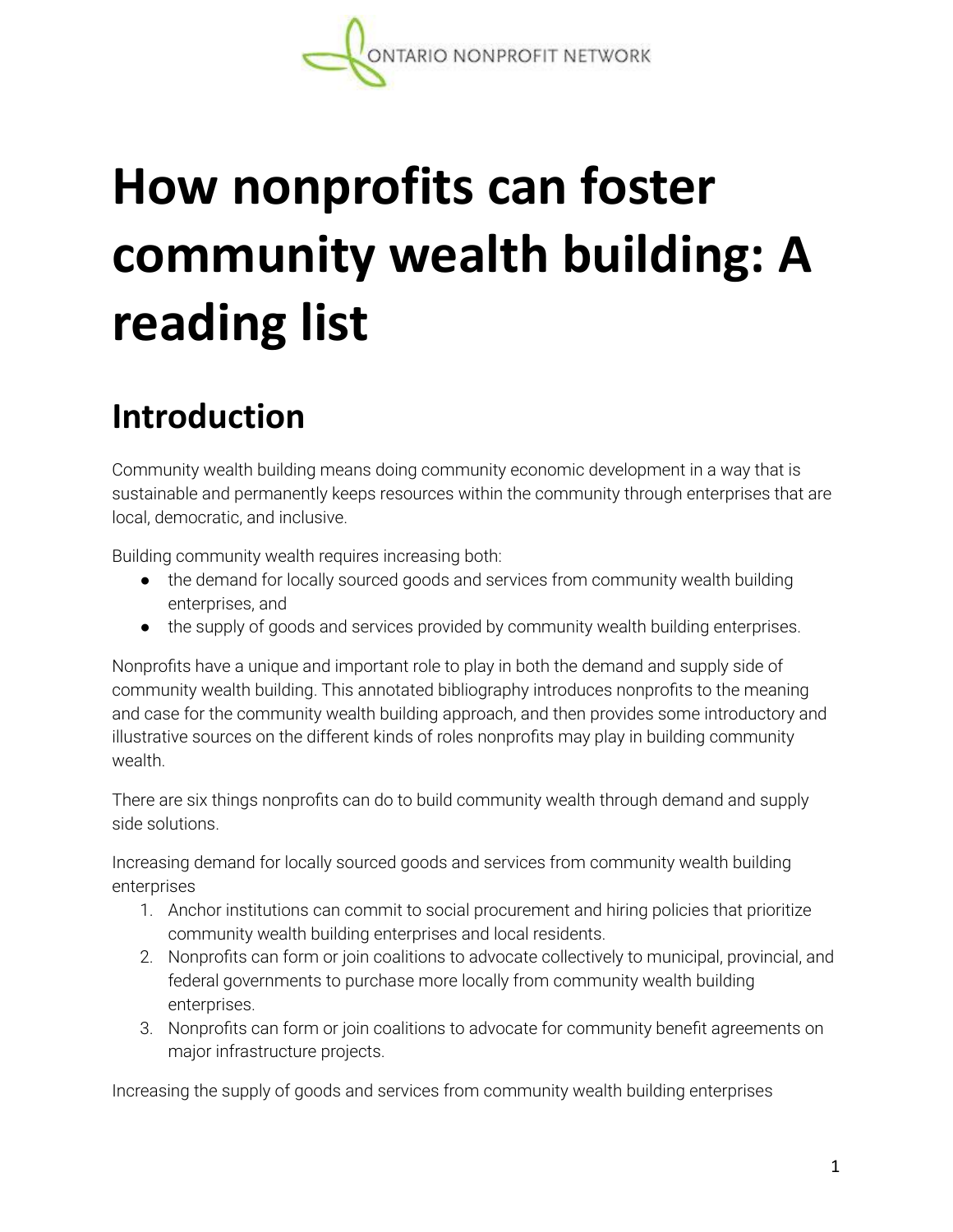

- 4. Funders can use restorative economics in their impact investing by increasing their investment in community wealth building enterprises.
- 5. Nonprofits can advocate for an enabling environment for the creation of community wealth building enterprises.
- 6. Nonprofits can participate in networks, incubators, and training programs to create community wealth building enterprises.

For community wealth building to succeed nonprofits must *simultaneously* increase both the demand and the supply necessary to meet it. This is one of the more difficult logistical challenges to community wealth building.

# **What is Community Wealth Building and why should nonprofits care?**

Nonprofits have engaged in community economic development and poverty reduction projects for decades. More recently, social enterprise and social innovation methodologies have become increasingly popular. These methods run the risk of either being new names for old methods or innovations at a time when we haven't properly implemented other proposed innovations.

The sources below explain how community wealth building is a much more specific strategy within community economic development that leverages the purchasing power of local anchor institutions (large institutions that are unlikely to leave an area) and the supply power of specific kinds of social enterprises (those most likely to distribute wealth widely, equitably, and locally with safeguards against being purchased by large for-profit companies). Nonprofits should care because this strategy is a social innovation that builds on current and past methodologies to simultaneously address three of the defining crises of our time: climate change, wealth inequality, and systemic racism.

#### **What is Community Wealth Building?**

The two articles and video below explain what community wealth building is. In short, it is a community economic development strategy characterized by advocating for purchasing from and creating social enterprises that are:

- local and place-based
- prioritizing social outcomes and particularly the well-being of employees *over* financial return
- owned (or controlled in the case of nonprofits) locally by a broad-base of residents who benefit from the accumulated wealth
- internally governed by democratic principles, and encourage participation in democratic governmental decision making
- more like to spend their revenues locally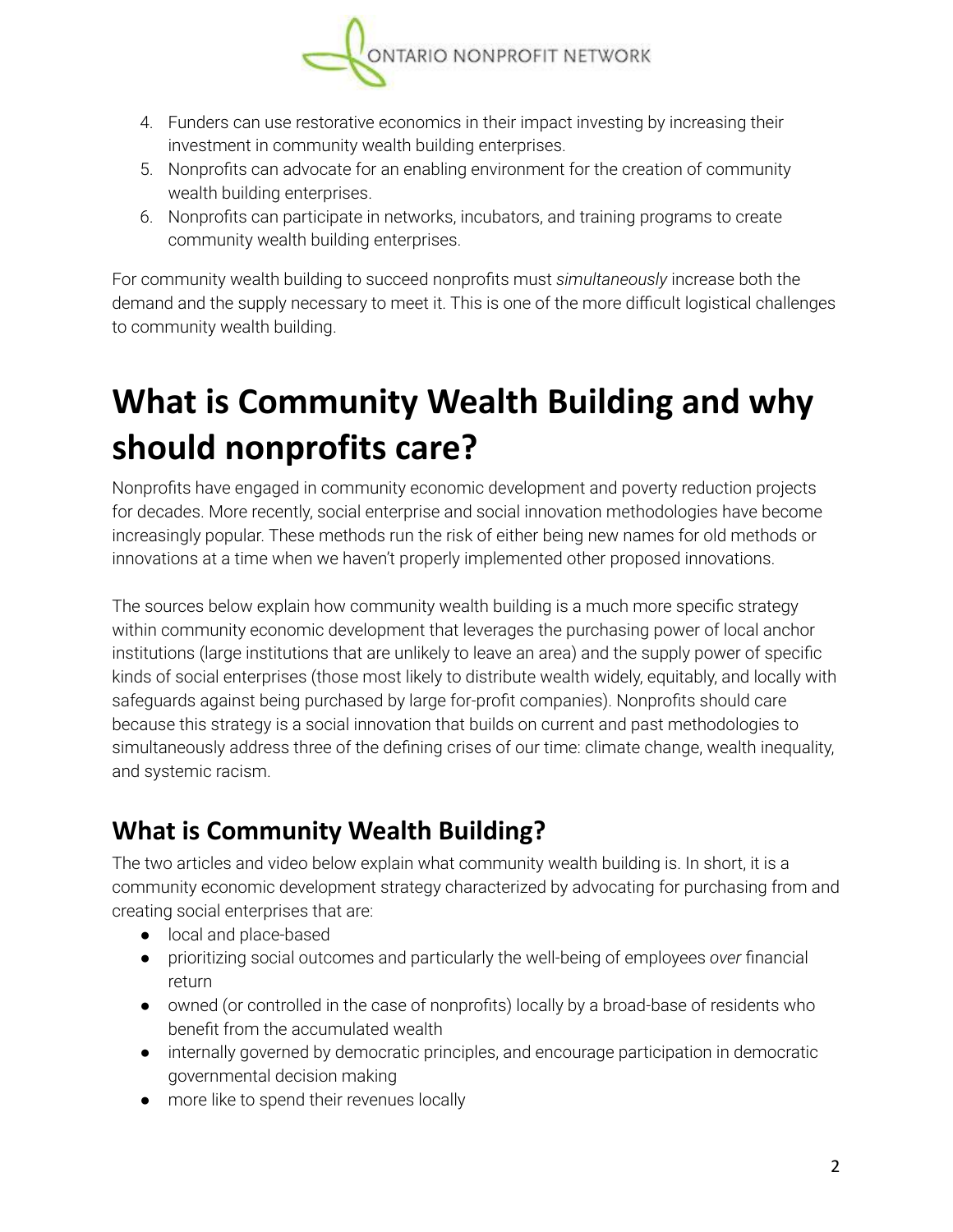

- backed by locally sourced investments
- born from and actively foster community collaborations and stronger relationships in the community
- actively networking within and beyond the community to seed a new economic system.

Throughout this reading list, we refer to these social enterprises as community wealth building enterprises.

- Democracy Collaborative (2018). Community Wealth Building: 8 Basic Principles. Available at: <https://ccednet-rcdec.ca/en/toolbox/community-wealth-building-eight-basic-principles> In this infographic, 8 guiding principles of community wealth building are explained.
- Derrick Rhayn, (March 1, 2019). The 6 Rules for Equitable Economic Development. Nonprofit Quarterly. Available at: [https://nonprofitquarterly.org/inclusion-beyond-strategy-to-philosophy-6-rules-for-economi](https://nonprofitquarterly.org/inclusion-beyond-strategy-to-philosophy-6-rules-for-economic-development/) [c-development/](https://nonprofitquarterly.org/inclusion-beyond-strategy-to-philosophy-6-rules-for-economic-development/) In this article, Rhayn shares 6 rules articulated by Richard Florida that closely parallel other definitions of community wealth building.
- Democracy Collaborative. (June 30, 2015). What is Community Wealth Building? [Video]. YouTube. Available at: https://www.youtube.com/watch?v=\_LipsduV5rl This video offers a brief, easily shareable, explanation of community wealth building and its rationale.

#### **Why should nonprofits care?**

Nonprofits are on the frontlines of addressing the harms of our current economic systems that community wealth building is designed to replace. Understanding the problem and how community wealth building addresses the problem will allow you to understand how community wealth building methods can help you achieve your purposes.

Community wealth building is an approach to economic development designed to address three interrelated destructive trends in our current economic system:

- Financialization of assets required to meet human needs. Most notably, this includes the financialization of housing, care, and food systems to a point that makes these essential goods inaccessible to many, particularly racialized and Indigenous communities, individuals with disabilities, among others.
- Extreme concentration of wealth. The extreme concentration of wealth (which is also racialized, gendered, and rooted in colonialism) is both the result and perpetuator of unjust systems.
- Extractive business resulting in environmental destruction. The logic of our current system incentivizes endless extraction and decouples those who benefit and those who live with the most immediate and dangerous effects of the resulting environmental destruction.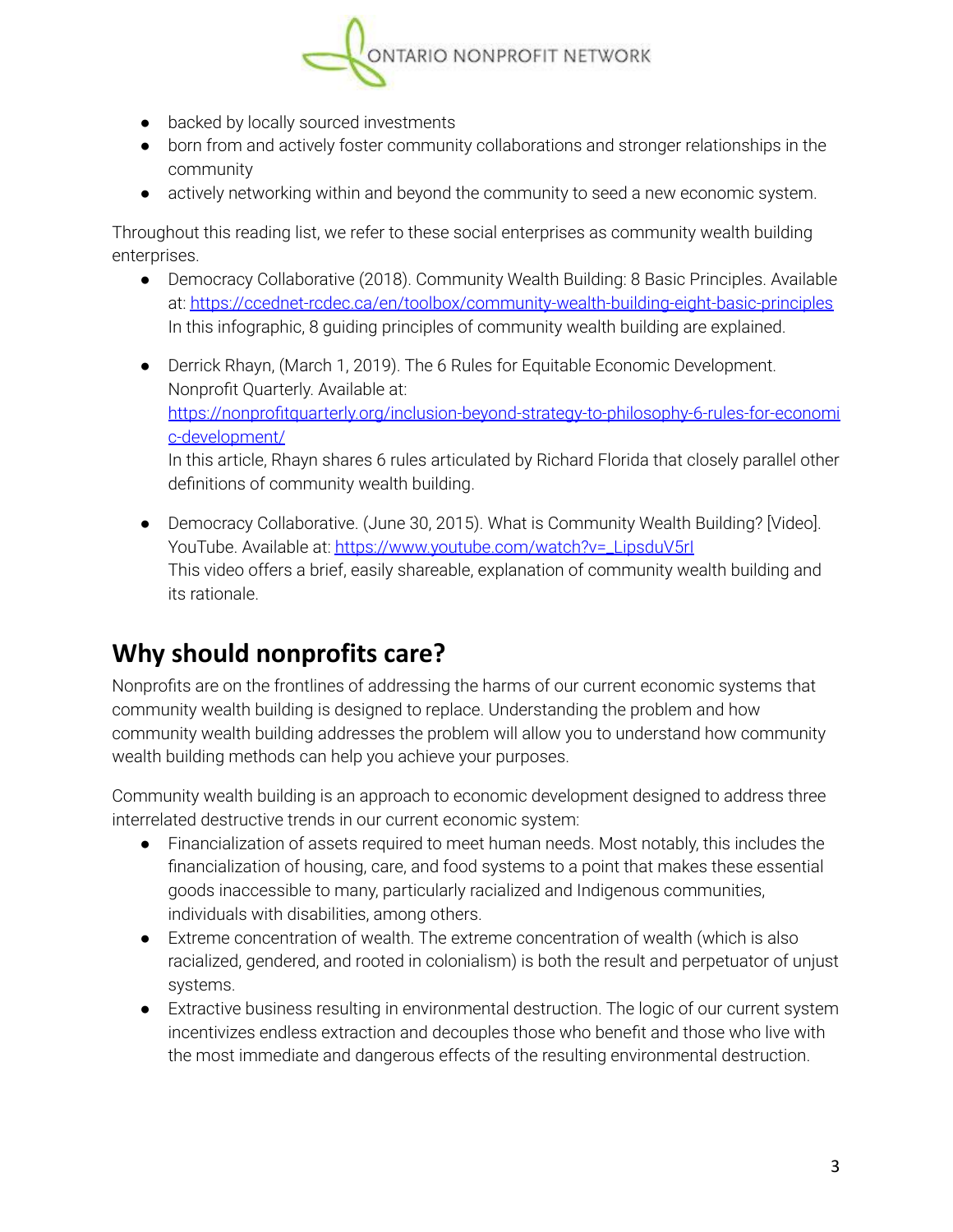

The sources below explain why our current economic system produces these interlinked phenomena, and why nonprofits have a unique role to play in seeding an economic system that reverses these trends.

- Duncan McCann & Christine Berry, (2017). Shareholder Capitalism: A System in Crisis. New Economics Foundation at pgs. 12-29. Available at: [https://neweconomics.org/uploads/files/NEF\\_SHAREHOLDER-CAPITALISM\\_E\\_latest.pdf](https://neweconomics.org/uploads/files/NEF_SHAREHOLDER-CAPITALISM_E_latest.pdf) This report from the UK explains how our economic system, driven to maximize the value of shares, has resulted in extreme wealth inequality, environmental destruction, and an underinvestment in real assets needed to benefit communities. The focus on the role of shares and shareholders makes plain why nonprofits are a vital part of the economic solution.
- Joe Guinan, Martin O'Neill, (2020). The Case for Community Wealth Building. Cambridge: Polity. (137 pages) Available at: <https://ccednet-rcdec.ca/en/toolbox/case-community-wealth-building> This short book advances an extensive argument for why leading economic development and reform through local democratic institutions will address some of the fundamental issues in our economic system. It also addresses some of the major criticisms and pitfalls of the approach. It discusses the major case studies of Cleveland, USA and Preston,UK, discussing how and why they succeeded.
- Jennifer Hinton and Donnie Maclurcan, (2017). A not-for-profit world beyond capitalism and economic growth?, Ephemera: Theory & Politics in Organization, 17(1), 147-166. Available at:

[http://www.ephemerajournal.org/sites/default/files/pdfs/contribution/17-1hintonmaclurc](http://www.ephemerajournal.org/sites/default/files/pdfs/contribution/17-1hintonmaclurcan.pdf) [an.pdf](http://www.ephemerajournal.org/sites/default/files/pdfs/contribution/17-1hintonmaclurcan.pdf)

This paper makes the case that nonprofit business models offer the opportunity to meet humanity's material needs while staying within ecological limits. The author argues that a nonprofit model addresses the inherent requirement profit (even widely distributed profit among workers) has for growth, and therefore unsustainable extraction.

● Brett Theodos, Rebecca Marx, and Tanay Nunna, (December 2021). Community Wealth-Building Models: Opportunities to Bolster Local Ownership. Urban Institute. Available at:

[https://www.urban.org/sites/default/files/publication/105230/community-wealth-building](https://www.urban.org/sites/default/files/publication/105230/community-wealth-building-models_1.pdf) [-models\\_1.pdf](https://www.urban.org/sites/default/files/publication/105230/community-wealth-building-models_1.pdf)

This paper explains how traditional economic development models have created systemic barriers to Indigenous and racialized communities' access to wealth. Community wealth-building models are a path to protect local land and real estate assets for community benefit, reduce individuals' cost burdens, and ensure that community members get a share of the economic benefits that neighborhood transitions bring. The paper argues that this requires bringing actors, including government, developers, and philanthropy, together in a new way.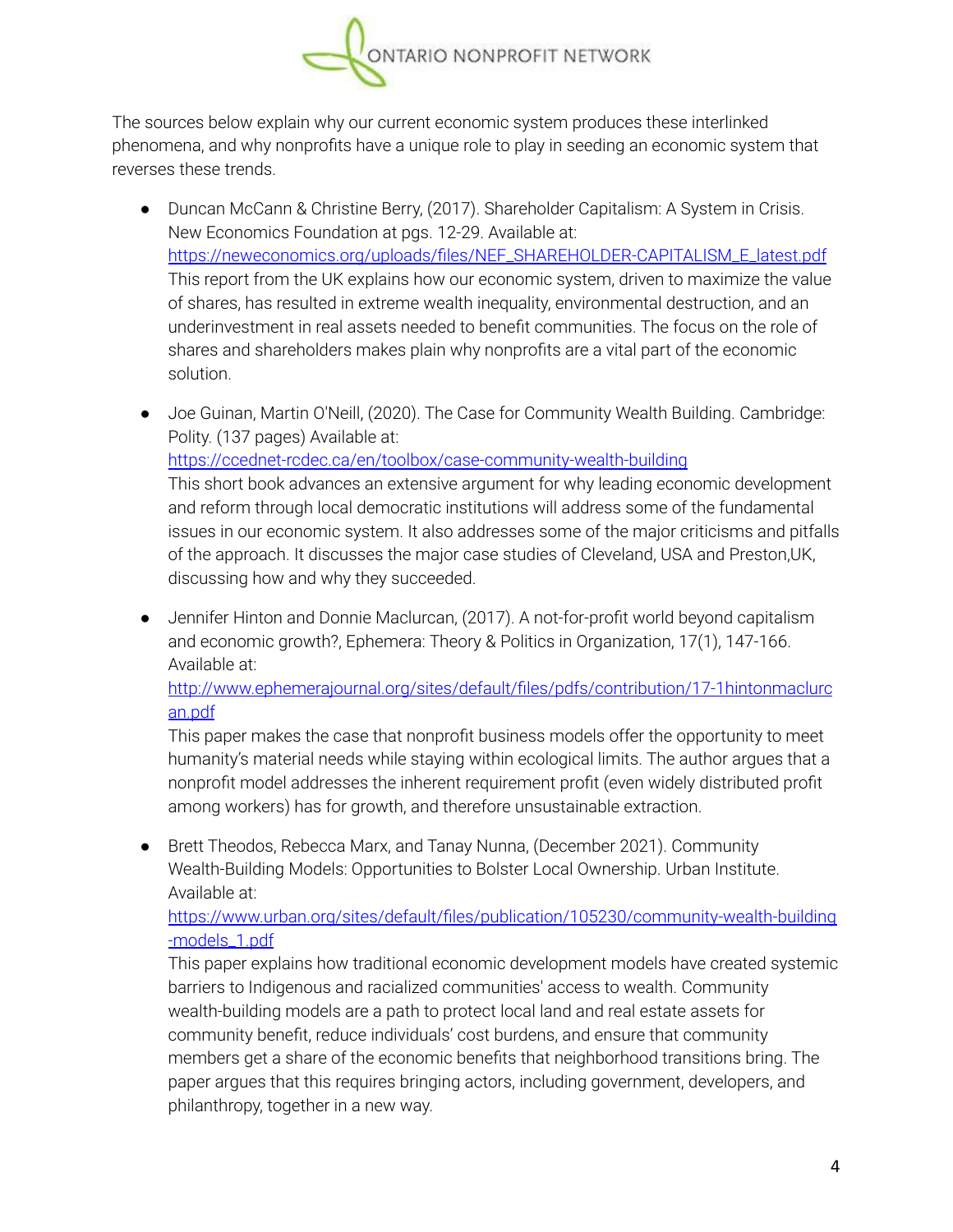

● Rob Howarth (December 21, 2017). How social service agencies can help build a collaborative and caring economy, The Philanthropist [https://thephilanthropist.ca/2017/12/how-social-service-agencies-can-help-build-a-collab](https://thephilanthropist.ca/2017/12/how-social-service-agencies-can-help-build-a-collaborative-and-caring-economy/) [orative-and-caring-economy/](https://thephilanthropist.ca/2017/12/how-social-service-agencies-can-help-build-a-collaborative-and-caring-economy/)

Rob Howarth makes the case for how economic development work relates to the traditional mandate and scope of social service agencies. Rob explains how the traditional theory of change in the social service sector delivers important benefits but is fundamentally incomplete in the context of increasing economic inequality, debt, and disenfranchisement.

# **How can nonprofits increase demand for locally sourced goods and services from community wealth building enterprises?**

One of the most immediately appealing aspects of community wealth building is that it does not depend on new funding. Instead, it relies on money that is already being spent or will be spent being strategically redeployed to ensure that money remains within the community and sustains enterprises that build the community.

The sources below provide guides and case studies to help nonprofits encourage large purchasers in the nonprofit, public, and private sectors to purchase in ways that build community wealth.

#### **1. Anchor institutions can commit to social procurement and hiring policies that prioritize community wealth building enterprises and local residents**

Anchor institutions are large local institutions that are unlikely to leave. Many of these are nonprofit, such as universities and hospitals. Anchor institutions can unilaterally create major improvements to community wealth by committing to allocating a certain percentage of their budget to local providers and developing procurement policies that favour local enterprises that exhibit community wealth building features, as well as hiring policies that favour local residents. The sources below provide case studies of nonprofit anchor institutions making these changes.

● The Democracy Collaborative. (2022). The Cleveland Model—How the Evergreen Cooperatives are Building Community Wealth. Available at: [https://community-wealth.org/content/cleveland-model-how-evergreen-cooperatives-are](https://community-wealth.org/content/cleveland-model-how-evergreen-cooperatives-are-building-community-wealth)[building-community-wealth](https://community-wealth.org/content/cleveland-model-how-evergreen-cooperatives-are-building-community-wealth)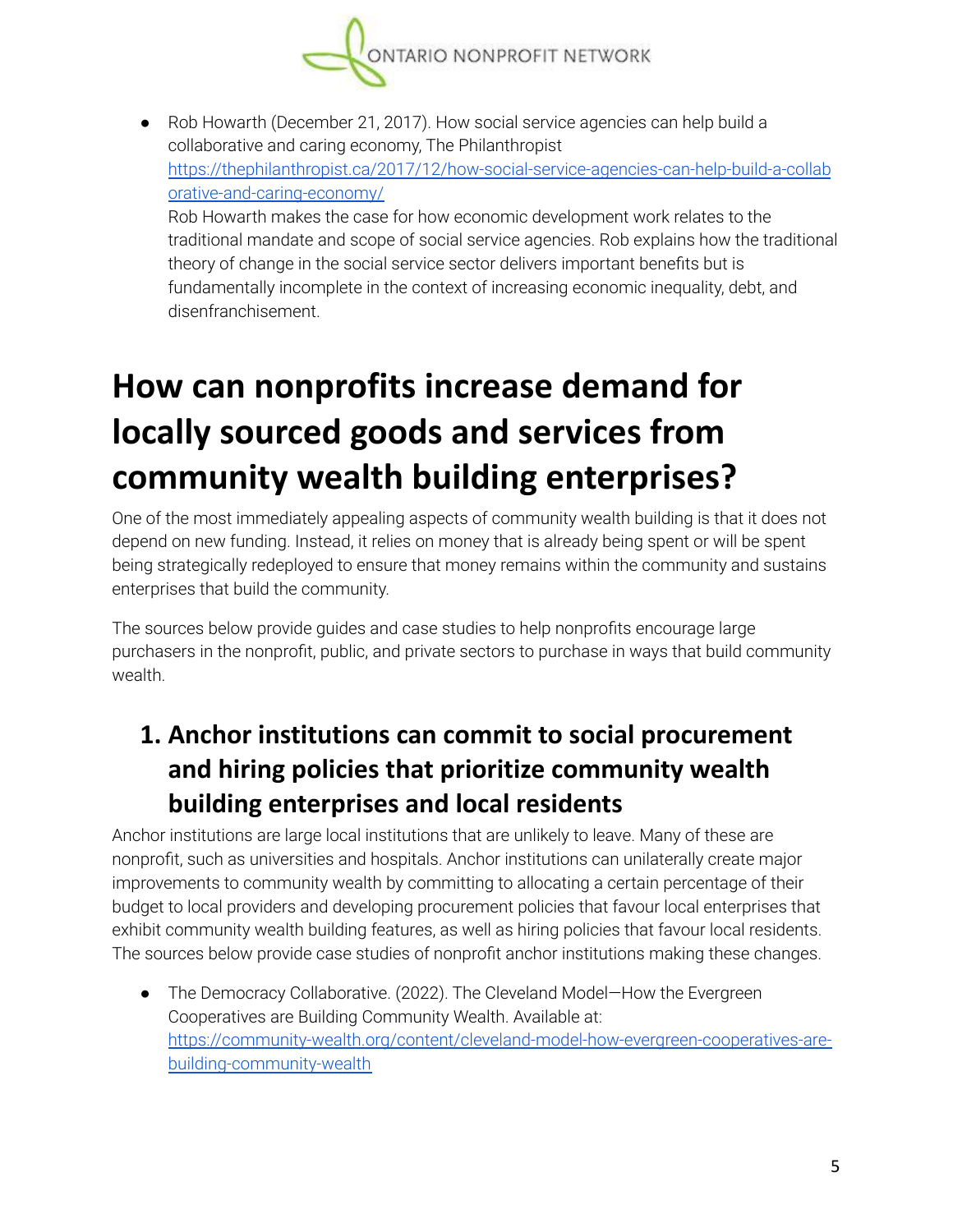

This page and series of videos discusses the ways a local hospital in partnership with a local co-operative that provided laundry services sparked a movement to build wealth locally. The Cleveland Model is one of the largest success stories of community wealth building and has sparked many efforts across the US and the world to reproduce it.

● NEVENA DRAGICEVIC. (2015). Anchor Institutions. Mowat Centre and Atkinson Foundation. Available at: <http://anchorinstitutions.ca/> This report offers international and Ontario specific case studies of anchor institution strategies through purchasing, hiring, and building. It also outlines the major barriers to transition including cultural change, legal barriers, community and business capacity, the role of evidence, and tensions within the system.

## **2. Nonprofits can form or join coalitions to advocate collectively to municipal, provincial, and federal governments to purchase more locally from community wealth building enterprises.**

The largest anchor institution in a community will often be Government, whether municipal, provincial, or federal. Nonprofits can join with others to advocate for allocating a certain percentage of the budget to be spent locally and reform procurement policies to favour enterprises that exhibit community wealth building features. Below are resources that offer strategies to advocate for community wealth building to government, as well as successful case studies to share with decision-makers.

● CLES/Preston City Council, (2019). How We Built Community Wealth in Preston: Achievements and Lessons. Centre for Local Economic Strategies/Preston City Council. Available at:

[https://www.preston.gov.uk/media/1792/How-we-built-community-wealth-in-Preston/pdf/](https://www.preston.gov.uk/media/1792/How-we-built-community-wealth-in-Preston/pdf/CLES_Preston_Docu?ccp=true#cookie-consent-prompt) [CLES\\_Preston\\_Docu?ccp=true#cookie-consent-prompt](https://www.preston.gov.uk/media/1792/How-we-built-community-wealth-in-Preston/pdf/CLES_Preston_Docu?ccp=true#cookie-consent-prompt)

- David LePage, (September 10, 2017). How Social Procurement is Impacting the Nonprofit Sector. Available at: <https://imaginecanada.ca/en/360/how-social-procurement-impacting-nonprofit-sector> This article summarizes some of the activities going on around Canada to promote "social procurement". Social procurement is a term which loosely describes major Government purchasers prioritizing suppliers that deliver social value in addition to the product or service they provide. While not specific to community wealth building, social procurement is the existing framework within which advocating for purchasing from community wealth building enterprises would likely take place.
- Martin Levine, (March 22, 2019). Organizing Brings a Big Win to Boston's Good Food Movement. Nonprofit Quarterly Available at: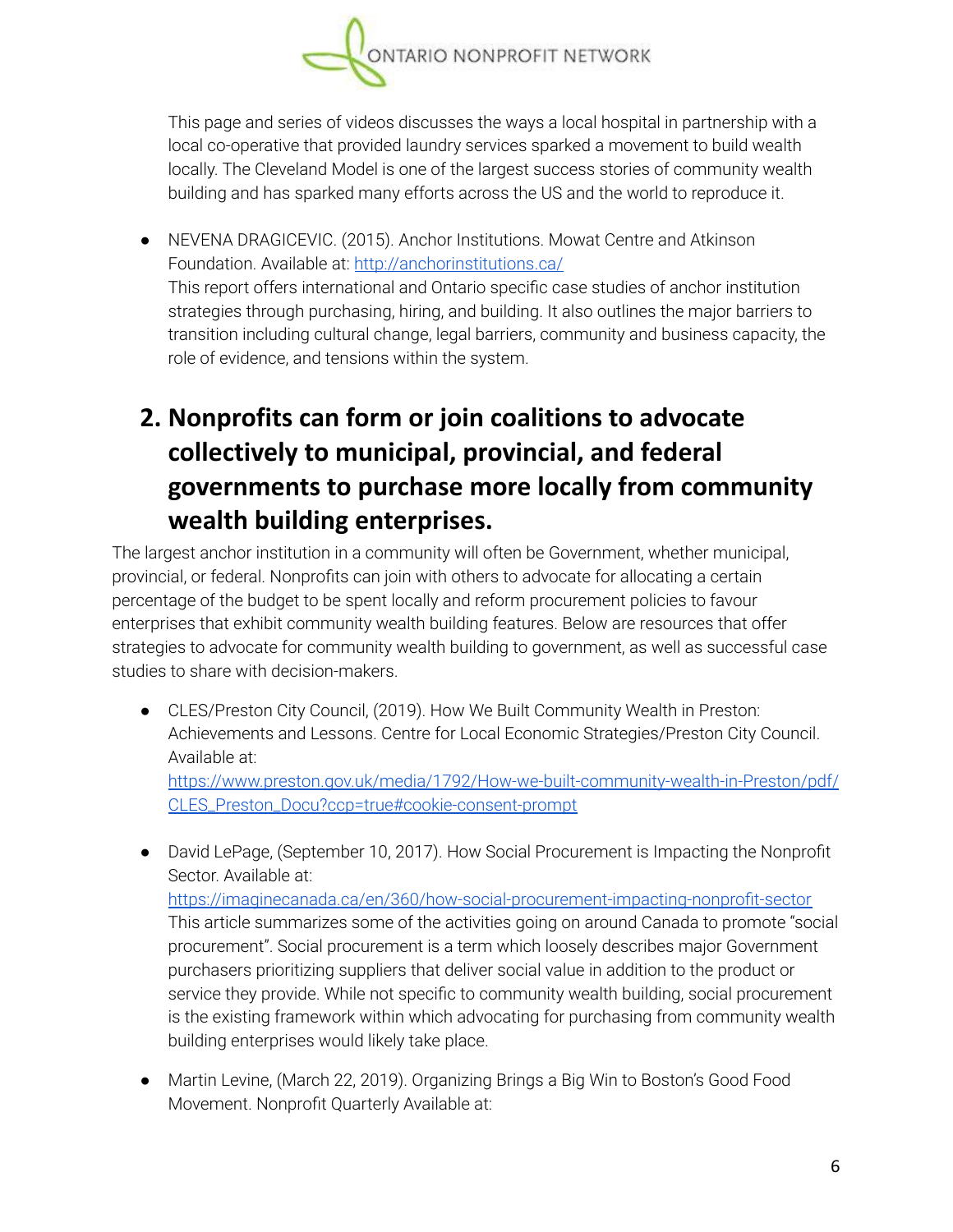

[https://nonprofitquarterly.org/2019/03/22/organizing-brings-a-big-win-to-bostons-good-fo](https://nonprofitquarterly.org/2019/03/22/organizing-brings-a-big-win-to-bostons-good-food-movement/) [od-movement/](https://nonprofitquarterly.org/2019/03/22/organizing-brings-a-big-win-to-bostons-good-food-movement/)

This article provides a case study of a large municipality committing to source foods in schools from local sources.

## **3. Nonprofits can form or join coalitions to advocate for community benefit agreements on major infrastructure projects.**

Historically, community wealth building as a methodology originated not in advocacy around the day-to-day procurement of anchor institutions, but in the major multi-year infrastructure projects that often promise economic development at the cost of disruption and gentrification for local residents. The community benefit agreement is the central tool of community wealth building to ensure that these projects actually deliver benefits to the communities they affect. The resources below provide strategies and models to build coalitions that negotiate and conclude these agreements that are effective in advancing the interests of the community.

- Mowat Centre, (December 19, 2018). How to get community benefits agreements right: Engage and empower. Mowat Centre. Available at: [https://munkschool.utoronto.ca/mowatcentre/how-to-get-community-benefits-agreement](https://munkschool.utoronto.ca/mowatcentre/how-to-get-community-benefits-agreements-right-engage-and-empower/) [s-right-engage-and-empower/](https://munkschool.utoronto.ca/mowatcentre/how-to-get-community-benefits-agreements-right-engage-and-empower/) This short article links to some prominent examples of community benefit agreements in Canada and summarizes some of the success factors for these agreements. This includes defining community in a way that reflects the community and ensuring commitments are legally binding.
- Buy Social Canada. (N/A). Community Benefit Agreements. Available at: <https://www.buysocialcanada.com/learn/community-benefit-agreement/> Buy Social Canada offers detailed guides, tools, and training for Government, Development teams, and others on community benefit agreements.
- (March, 2017). Boldly Progressive, Fiscally Balanced: A Community Benefits Policy Framework for Ontario. Community Benefits Ontario. Available at: [https://theonn.ca/wp-content/uploads/2017/04/Community-Benefits-Policy-Framework\\_0](https://theonn.ca/wp-content/uploads/2017/04/Community-Benefits-Policy-Framework_03-13-17.pdf) [3-13-17.pdf](https://theonn.ca/wp-content/uploads/2017/04/Community-Benefits-Policy-Framework_03-13-17.pdf)

This policy framework provides a policy you can point to in advocating to the Government of Ontario to explain how it could more effectively deliver community benefits.

● Frazier Fathers and Sarah Morris with Brady Holek and Anam Khan, (June, 2021). Building Community Wealth: What is Possible in Rural, Small, and Mid-Sized Communities? Windsor/Essex Community Benefits Coalition, United Way Windsor-Essex. Available at: [https://windsoressexcb.ca/wp-content/uploads/2021/06/WECBCCommunityWealthRepo](https://windsoressexcb.ca/wp-content/uploads/2021/06/WECBCCommunityWealthReport2021.pdf) [rt2021.pdf](https://windsoressexcb.ca/wp-content/uploads/2021/06/WECBCCommunityWealthReport2021.pdf)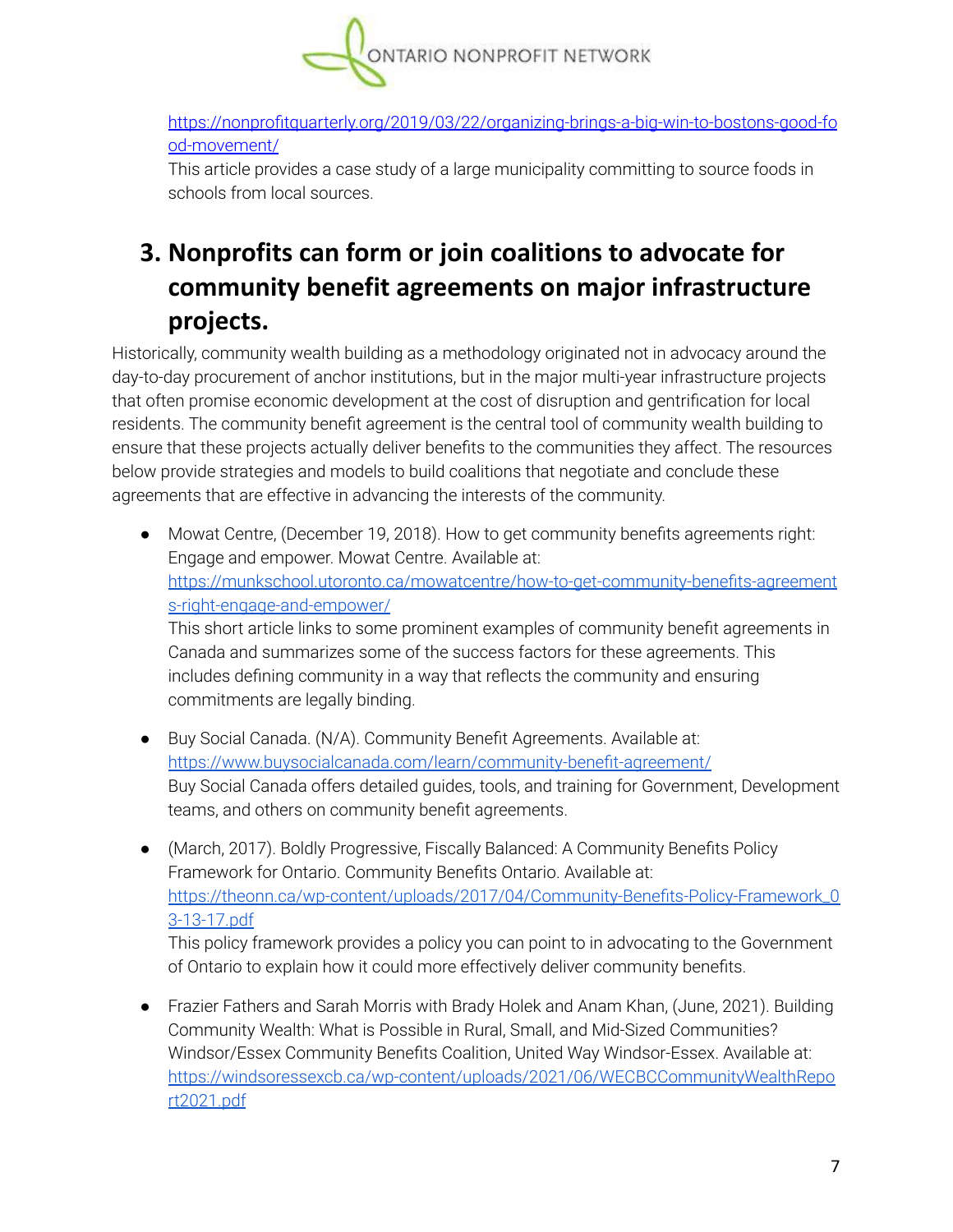

This report details the specific barriers and enabling conditions for community benefits agreements and procurement policies to be applied outside of large urban centres.

● Julian Gross, (2005). Community Benefits Agreements: Making Development Projects Accountable. Canadian Community Economic Development Network. Available at: [https://ccednet-rcdec.ca/en/toolbox/community-benefits-agreements-making-developme](https://ccednet-rcdec.ca/en/toolbox/community-benefits-agreements-making-development-projects) [nt-projects](https://ccednet-rcdec.ca/en/toolbox/community-benefits-agreements-making-development-projects)

This guide provides first hand experience from the perspective of organizers of the strengths and weaknesses of community benefit agreements, and how to get them right.

# **Increasing the Supply of Goods and Services From Community Wealth Building Enterprises**

Community wealth building enterprises require capital that keeps the control local. Furthermore, as the largest generation of business owners in Canada's history retire, many of whom have no plan for succession, there is a major opportunity to ensure ownership remains local and also a risk that it will not. In the sections below policy recommendations, models, and case studies are offered to create a more enabling environment for community wealth building enterprises to start and grow.

## **4. Funders can use restorative economics in their impact investing by increasing their investment in community wealth building enterprises.**

Foundations, particularly place-based foundations, have a huge opportunity to leverage their investments to back community wealth building enterprises. A number of foundations have already adopted impact investing. The sources below discuss a specific impact investing methodology called "restorative economics" to ensure investment dollars have maximum effect locally.

- Rodney Foxworth (February 28, 2019). How Liberatory Philanthropy and Restorative Investing Can Remake the Economy. Nonprofit Quarterly. Available at: [https://nonprofitquarterly.org/2019/02/28/how-liberatory-philanthropy-and-restorative-inv](https://nonprofitquarterly.org/2019/02/28/how-liberatory-philanthropy-and-restorative-investing-can-remake-the-economy/?utm_source=NPQ+Newsletters&utm_campaign=03398675af-EMAIL_CAMPAIGN_2018_01_11_COPY_01&utm_medium=email&utm_term=0_94063a1d17-03398675af-12440049&mc_cid=03398675af&mc_eid=15ae371b52) [esting-can-remake-the-economy/](https://nonprofitquarterly.org/2019/02/28/how-liberatory-philanthropy-and-restorative-investing-can-remake-the-economy/?utm_source=NPQ+Newsletters&utm_campaign=03398675af-EMAIL_CAMPAIGN_2018_01_11_COPY_01&utm_medium=email&utm_term=0_94063a1d17-03398675af-12440049&mc_cid=03398675af&mc_eid=15ae371b52) In this article, Foxworth argues for foundations to adopt the Resonance [Framework](http://justicefunders.org/resonance/executive-summary/) of the Justice [Funders.](http://justicefunders.org/resonance/executive-summary/) This principled approach to investing focuses on transferring wealth and power to communities and interrogates the injustice of mainstream forms of wealth generation. It provides a number of practical examples and links to useful resources.
- What is Restorative Economics? Mwamaka Agbo. Available at: <https://www.nwamakaagbo.com/restorative-economics/>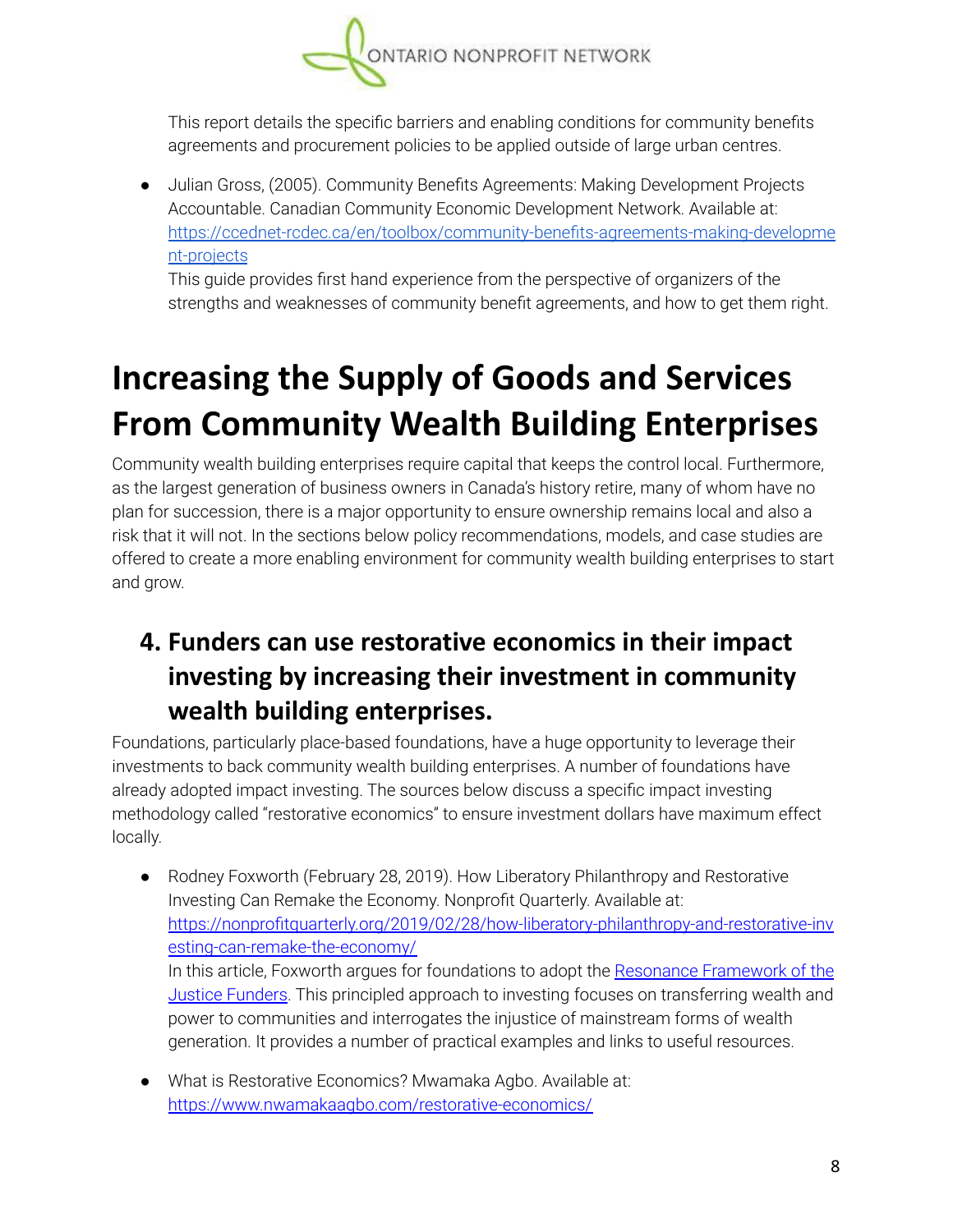

This page articulates one vision of restorative economics. "Restorative Economics centers on healing and restoration of vulnerable communities who have been marginalized and oppressed by a polluting and extractive economy, by investing in strategies that create shared prosperity and self-determination for a just transition to the next economy."

## **5. Nonprofits can advocate for an enabling environment for the creation of community wealth building enterprises.**

Community wealth building enterprises must be locally and widely owned. Particularly in the context of COVID-19 and the retirement of the Baby Boomer generation, it is vital to have policies in place that make as easy as possible succession from business owners to employees and/or enable local investors to back local enterprises.

● Saoirse Gowan, (April 16, 2019). Right To Own: A Policy Framework to Catalyze Worker Ownership Transitions. The Next System Project. Available at: <https://thenextsystem.org/rto>

In this paper, The Next System Project proposes a law to give workers the first right of refusal on the sale of their workplace, giving them the opportunity to match any offer to buy the business. Conversions to worker ownership have shown to be effective at keeping wealth circulating in the community. While the number of these conversions is steadily growing in the US, it is not at a pace to match the systemic transformation needed. In Canada, recent [research](https://anserj.ca/index.php/cjnser/article/view/550) shows such conversions are almost non-existent in Ontario, and have primarily happened in Quebec.

● Edouard Sylvestre, (November 19, 2021), Community Investment Organizations: Status and Prospects. Conseil de la cooperation de l'Ontario/Cooperation Council of Ontario. Available at:

[https://ccednet-rcdec.ca/sites/ccednet-rcdec.ca/files/ccednet/documents/community\\_in](https://ccednet-rcdec.ca/sites/ccednet-rcdec.ca/files/ccednet/documents/community_investment_in_ontario_status_and_prospects_novappendices_lrf2.pdf) [vestment\\_in\\_ontario\\_status\\_and\\_prospects\\_novappendices\\_lrf2.pdf](https://ccednet-rcdec.ca/sites/ccednet-rcdec.ca/files/ccednet/documents/community_investment_in_ontario_status_and_prospects_novappendices_lrf2.pdf)

Community Investment Organizations are organizations that channel local investment funds such as RRSPs to be invested in local enterprises. This report defines them, explores precedents in other provinces, and discusses what changes would be needed in Ontario to enable creating such entities here. You can also read a practical guide to starting one [here](https://d3n8a8pro7vhmx.cloudfront.net/coopontariofr/pages/13/attachments/original/1637164393/CIC-Start-up-Guide_Ontario_nov_full_v2.pdf?1637164393).

#### **6. Participate in networks, incubators, and training programs to create community wealth building enterprises**